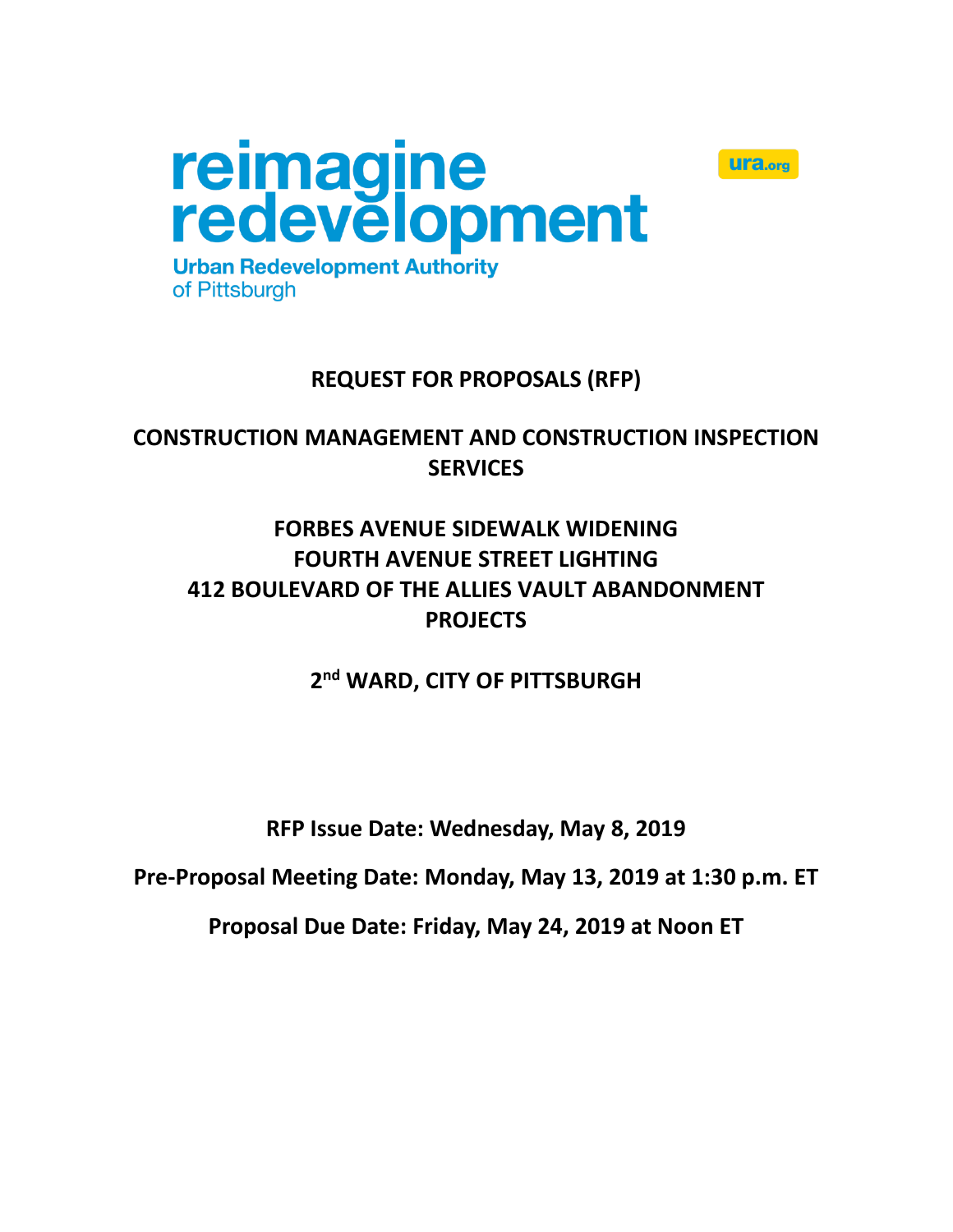## **URBAN REDEVELOPMENT AUTHORITY OF PITTSBURGH REQUEST FOR PROPOSALS (RFP) Construction Management and Construction Inspection Services Forbes Avenue Sidewalk Widening Fourth Avenue Street Lighting 412 Boulevard of the Allies Vault Abandonment Projects Issued on Wednesday, May 8, 2019**

#### **INTRODUCTION**

The Urban Redevelopment Authority of Pittsburgh (URA) is seeking proposals for a construction management and inspection firm (Firm) to oversee the construction of three projects in the 2<sup>nd</sup> Ward of the City of Pittsburgh (City) in Downtown. The three projects will be built concurrently. The first project consists of the construction of a new widened sidewalk (8-foot width including curb) and new deck curb along the southern portion of Forbes Avenue (between Smithfield Street and Market Square) which will consist of but is not limited to: utility coordination/adjustments; curbs; sidewalks; pavement markings; and signage. The cost of the improvements for the project is estimated to be approximately \$200,000.

The second project is new street lighting on both sides of Fourth Avenue between 200 Fourth Avenue and Smithfield Street. The cost of the improvements for the project is estimated to be approximately \$160,000.

The third project entails filling and abandoning an existing subsurface vault beneath the sidewalk at 412 (formerly 420) Boulevard of the Allies. The work consists of, but is not limited to: building a wall between the vault and the basement to retain the fill; removing or relocating utilities and other services within the vault area; removing the sidewalk; filling the void with flowable fill; and replacing the sidewalk and curbing. The cost of the improvements for the project is estimated to be approximately \$500,000.

The selected Firm will not serve as the constructor or designer of the projects. Mackin Engineering Company, the firm responsible for the design of the widened sidewalk, will provide consultation services during construction to address design issues and to perform shop drawing review. Ms consultants, the firm responsible for the design of the street lighting improvements, will provide consultation services during construction to address design issues and to perform shop drawing review. Gateway Engineers, the firm responsible for the design of the vault abandonment, will provide consultation services during construction to address design issues and to perform shop drawing review.

The Forbes Avenue Sidewalk Widening project is anticipated to be completed in 75 calendar days. The Fourth Avenue Street Lighting project is anticipated to be completed in 90 calendar days. The 412 Boulevard of the Allies Vault Abandonment project is anticipated to be completed in 60 calendar days. The work is expected to begin around July 1, 2019 on all three projects. The proposal should allow for an additional four (4) weeks in your schedule for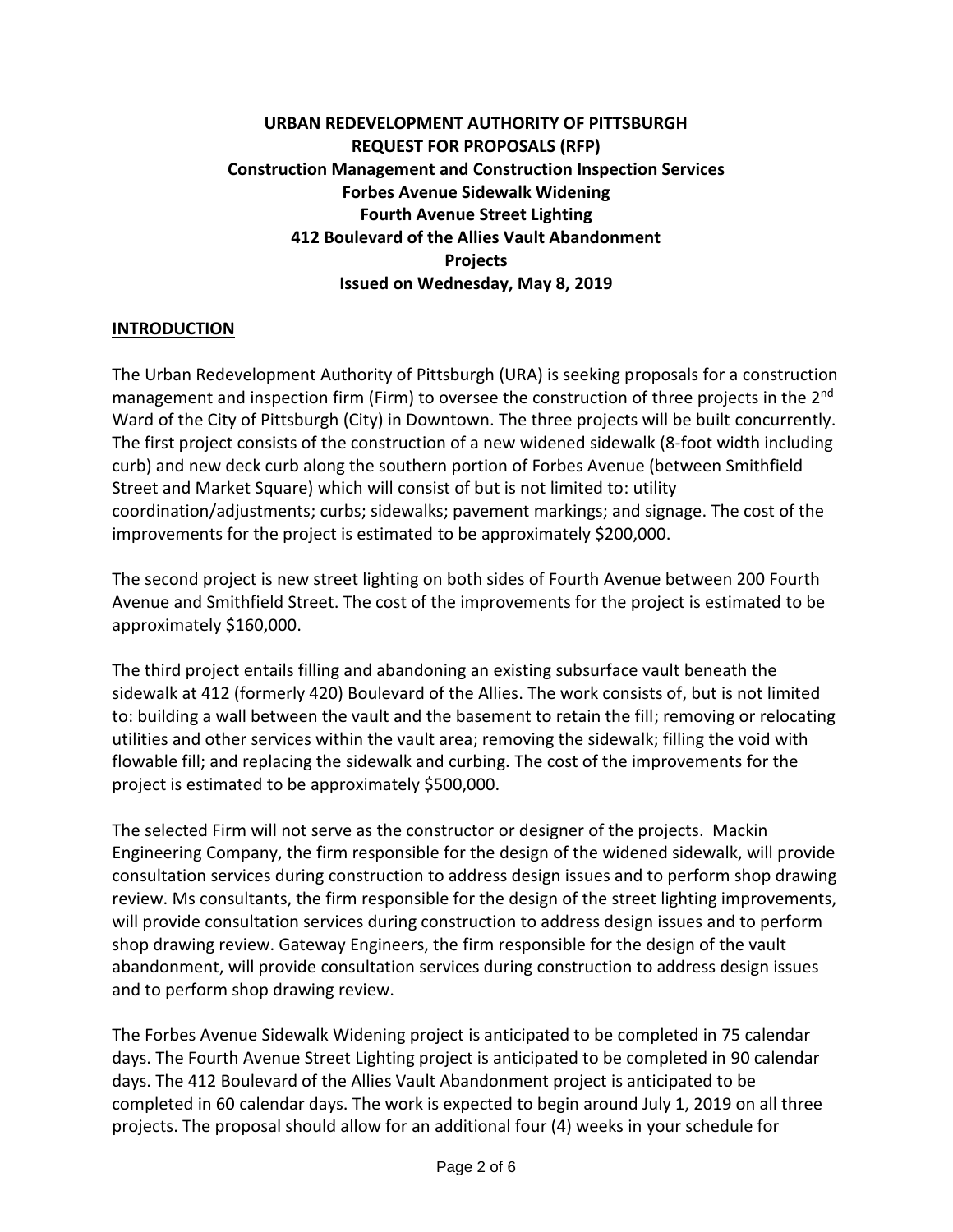contract close-out on each project and possible construction extensions that may result from unknown field conditions.

The URA anticipates the usage of 412 (420) Boulevard of the Allies as the inspector field office. The use of this space as a field office shall be coordinated with the URA.

It will be the responsibility of all interested Firms to contact Mr. McGarry Luginski, project engineer, at [mluginski@ura.org](mailto:mluginski@ura.org) to request a OneDrive link to the specifications and drawings of each project. Addendums will be sent out to all interested Firms via email.

A full set of construction drawings for each project is available for review in the Engineering & Construction Department of the URA offices, 11<sup>th</sup> Floor, 200 Ross Street, Pittsburgh, PA, 15219. Please contact Mr. McGarry Luginski, project engineer (Forbes Avenue Sidewalk Widening) and Joseph German, architect (Fourth Avenue Street Lighting and 412 Boulevard of the Allies Vault Abandonment).

To assist the URA in its evaluation of the qualifications of potential construction management/inspection Firms, we request that the following information be presented in the response to this RFP, in the same order and format as listed below.

Any supplemental information that you may wish to include regarding your qualifications should be attached as a separate exhibit to your response. Note that the selection criteria listed below is not necessarily listed in order of ranking importance.

### **PROPOSAL REQUIREMENTS**

- 1. Identify personnel who will be assigned to work as office support staff during construction of the project. Attach resumes of key personnel.
- 2. Provide a list of projects completed by your Firm, with associated construction costs, dollar amounts, name of owner's contact and phone number that deal specifically with sidewalk and curb installation, pavement markings, signage, street lighting, underground vault work, and similar construction projects located in urban areas. In particular, cite projects performed for/within the City. Indicate the amount of your construction management fee for each of the projects.
- 3. Indicate work that you would anticipate subcontracting to others and provide the names of the companies to be used, as well as the individuals that will be assigned to this project. Indicate the projected subcontract amounts and include your subconsultant fees and associated information in the master spreadsheet.
- 4. Discuss your current workload and your ability to staff this project.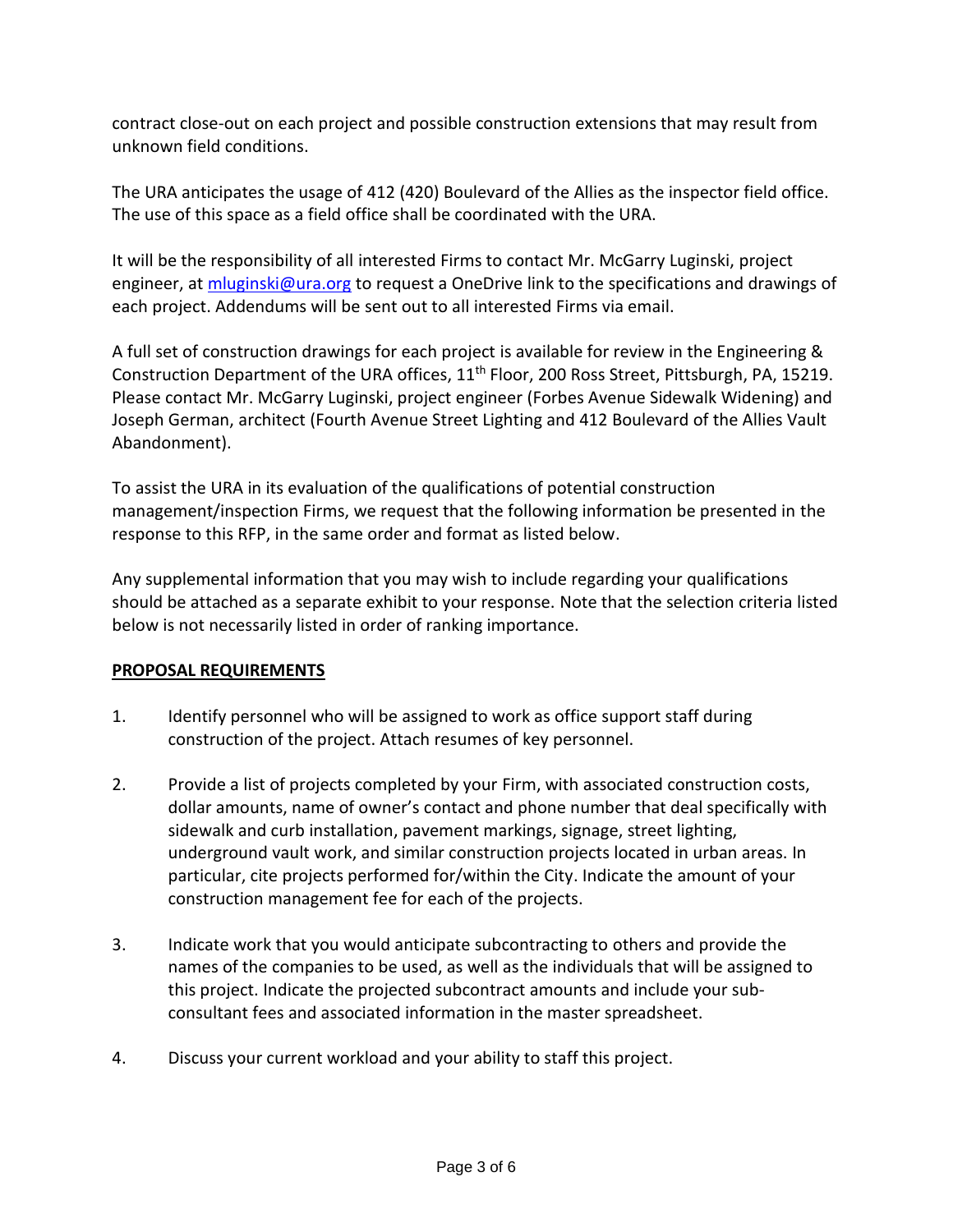- 5. The URA has goals of 18% minority business enterprise (MBE) and 7% women business enterprise (WBE) participation in its projects. Indicate how your Firm would propose to meet these goals.
- 6. Submit a fee, for construction services outlined in Attachment "A." Break down the fee for construction services in terms of "on-site" inspection costs and office supervisory support costs. Identify personnel that will be assigned to work "on-site" during construction of the project and attach their resumes. Indicate which members of the proposed "on-site" personnel are familiar with the construction documentation requirements of the Pittsburgh Water and Sewer Authority (PWSA) and the City of Pittsburgh Department of Mobility and Infrastructure (DOMI) and list specific projects where their procedures have been implemented. Also indicate their experience associated with the construction of sidewalks and curbs, pavement markings, signage, street lighting, and underground vault work.
- 7. The fee component of the proposal shall identify the derivation of the fee by detailing the hours and personnel for each of the tasks. Include cost and manpower tables, rates and markups used to calculate the summarized costs. **Include a master spreadsheet that includes the total level of effort (manhours) for each major task for each project. Submitting proposals solely for individual projects will not be considered.** The spreadsheet shall list employee name, job classification, projected hours, pay rates, overhead factors, direct costs, and profit in separate columns. Prime subconsultants/subcontractors which make up your team shall be included in the master spreadsheet. The following shall be clearly identified in your fee proposal:
	- The job classifications and direct hourly rates applied to the work tasks
	- The proposed overhead factor to be applied to the salary cost
	- The fee or percentage of profit proposed for the services
	- The reimbursable/direct costs projected, including sub-consultant fees
	- Assumptions made in estimating time and costs
- 8. Complete Exhibit "A" Cost Summary.

## **PRE-PROPOSAL MEETING**

A pre-proposal meeting will be held on Monday, May 13, 2019 at 1:30 p.m. ET at the URA offices, 13<sup>th</sup> Floor, Wherrett Room.

### **CONSULTANT SELECTION CRITERIA**

Selection for this assignment will be made based on the following criteria:

1. The qualifications of the staff and subcontractors assigned to the project and their professional experience with similar type projects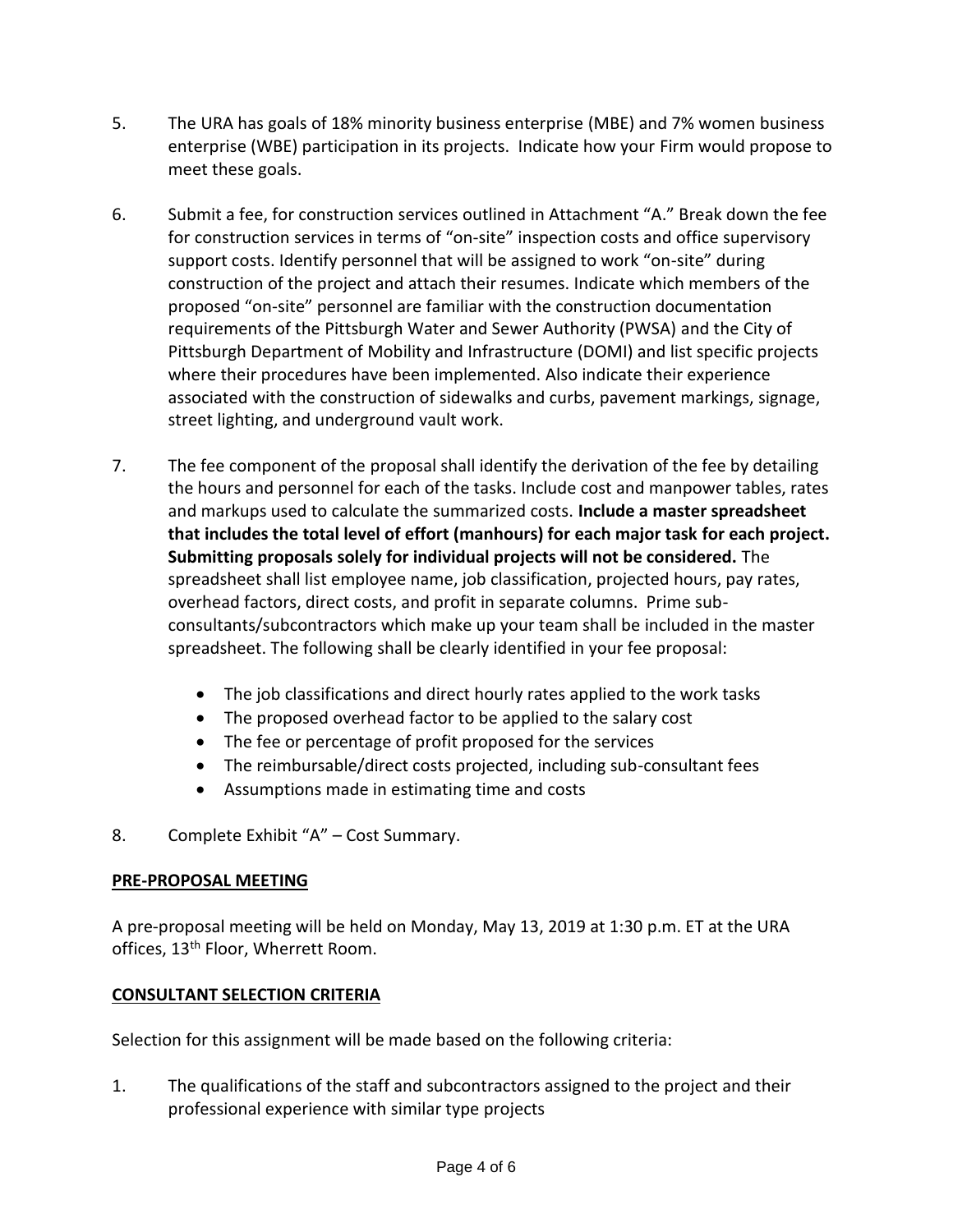- 2. Organization and management of the project, including efficient staff utilization
- 3. The level of significant MBE/WBE participation
- 4. The fee proposal

#### **PROPOSAL SUBMISSION AND PROCESSING**

Three (3) copies of the proposal must be submitted.

Proposals are to be submitted at the offices of the Urban Redevelopment Authority of Pittsburgh, 11<sup>th</sup> floor to:

### **Martin Kaminski Director of Engineering and Construction Urban Redevelopment Authority of Pittsburgh 200 Ross Street Pittsburgh, PA 15219**

no later than Noon ET, Friday, May 24, 2019. Proposals will not be returned.

The URA anticipates selecting a construction management/inspection Firm in June 2019.

Any questions regarding this correspondence should be made in writing to Mr. McGarry Luginski, project engineer (Forbes Avenue Sidewalk Widening) at [mluginski@ura.org](mailto:mluginski@ura.org) and Joseph German, architect (Fourth Avenue Street Lighting and 412 Boulevard of the Allies Vault Abandonment) at [jgerman@ura.org.](mailto:jgerman@ura.org)